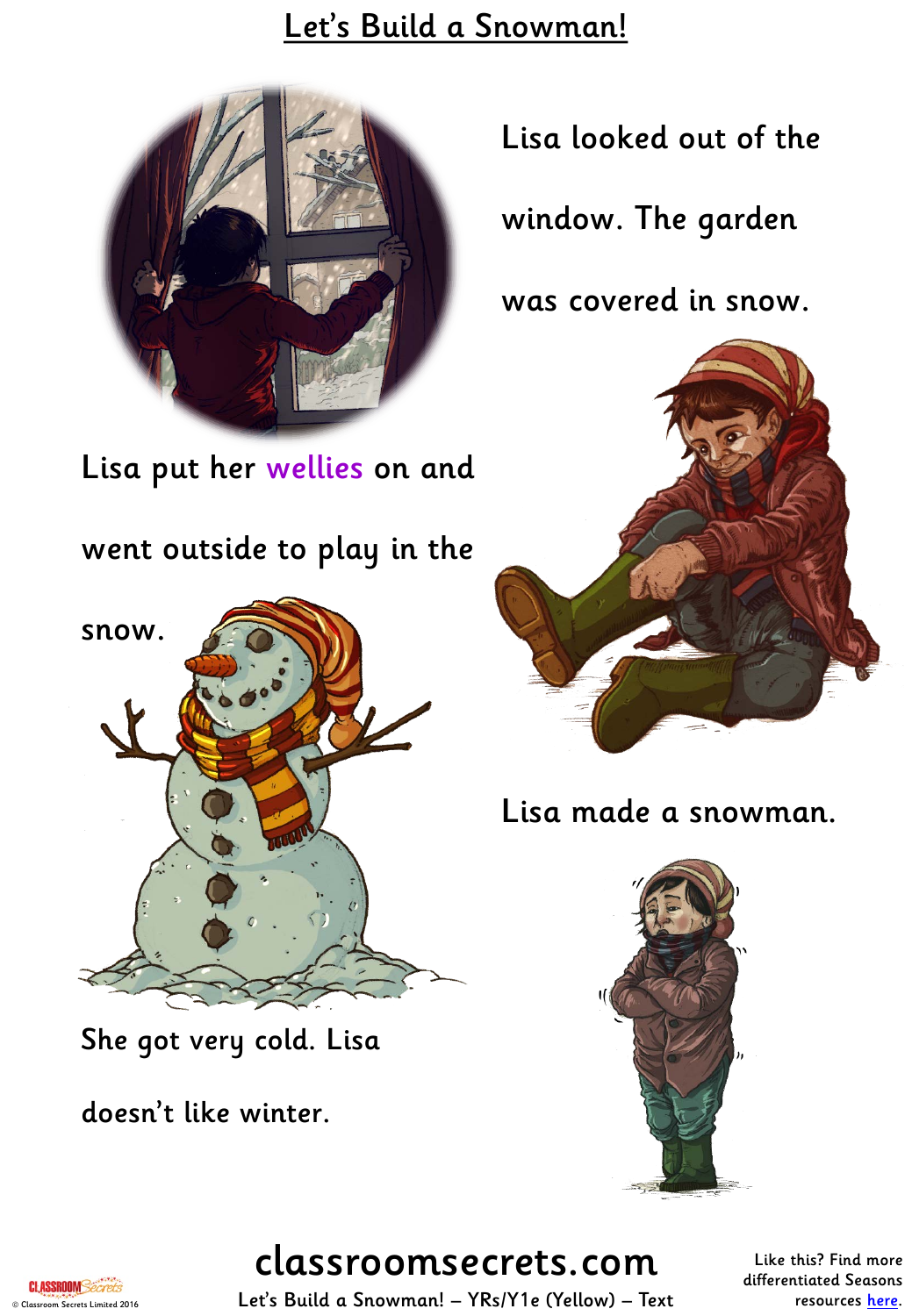

Lisa dreamt of spring time

and holding a new-born lamb.

She enjoyed going to the farm

with her mummy.

555

Lisa sat by the fire with a hot

chocolate trying to get warm.



Lisa's favourite season was

summer. She loved to play outside on her bike. Lisa wished

it was summer now.

When Lisa woke up she looked out of

the window and it was still snowing!





classroomsecrets.com

Like this? Find more differentiated Seasons resources [here](http://www.classroomsecrets.com/tag/seasons).

Let's Build a Snowman! – YRs/Y1e (Yellow) – Text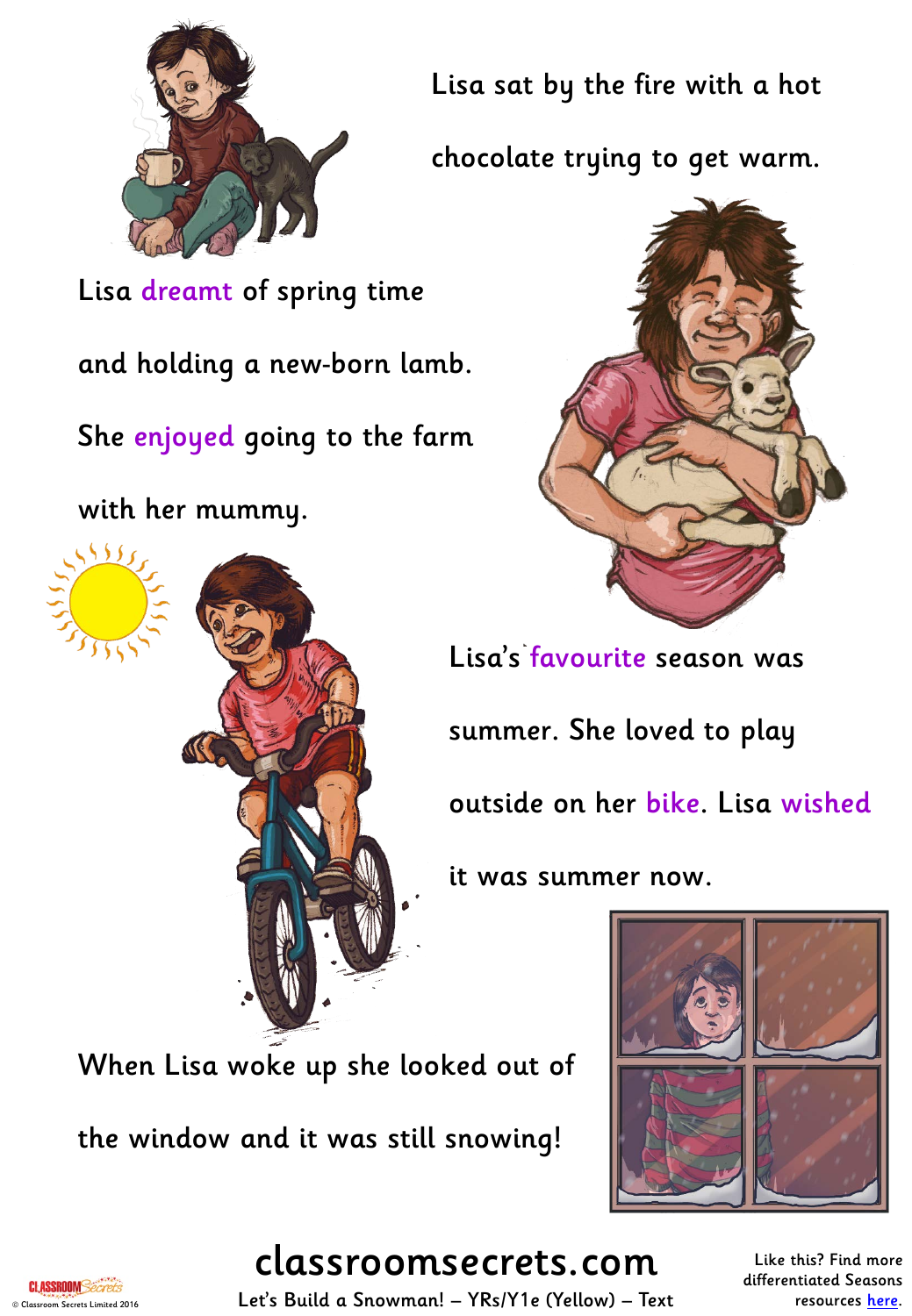#### Let's Build a Snowman! - Follow-Up Work

What is a baby sheep called? (C2)

Which season do you like best? (P1)

Wheat type of text is this? (T1/1b)

Name the four seasons. (C3)

Why are the pictures useful? (T2/1b)

**CLASSROOM**Secrets Classroom Secrets Limited 2016 classroomsecrets.com

Like this? Find more differentiated Seasons resources here.

Let's Build a Snowman! - YRs/Y1e (Yellow) - Follow-Up Questions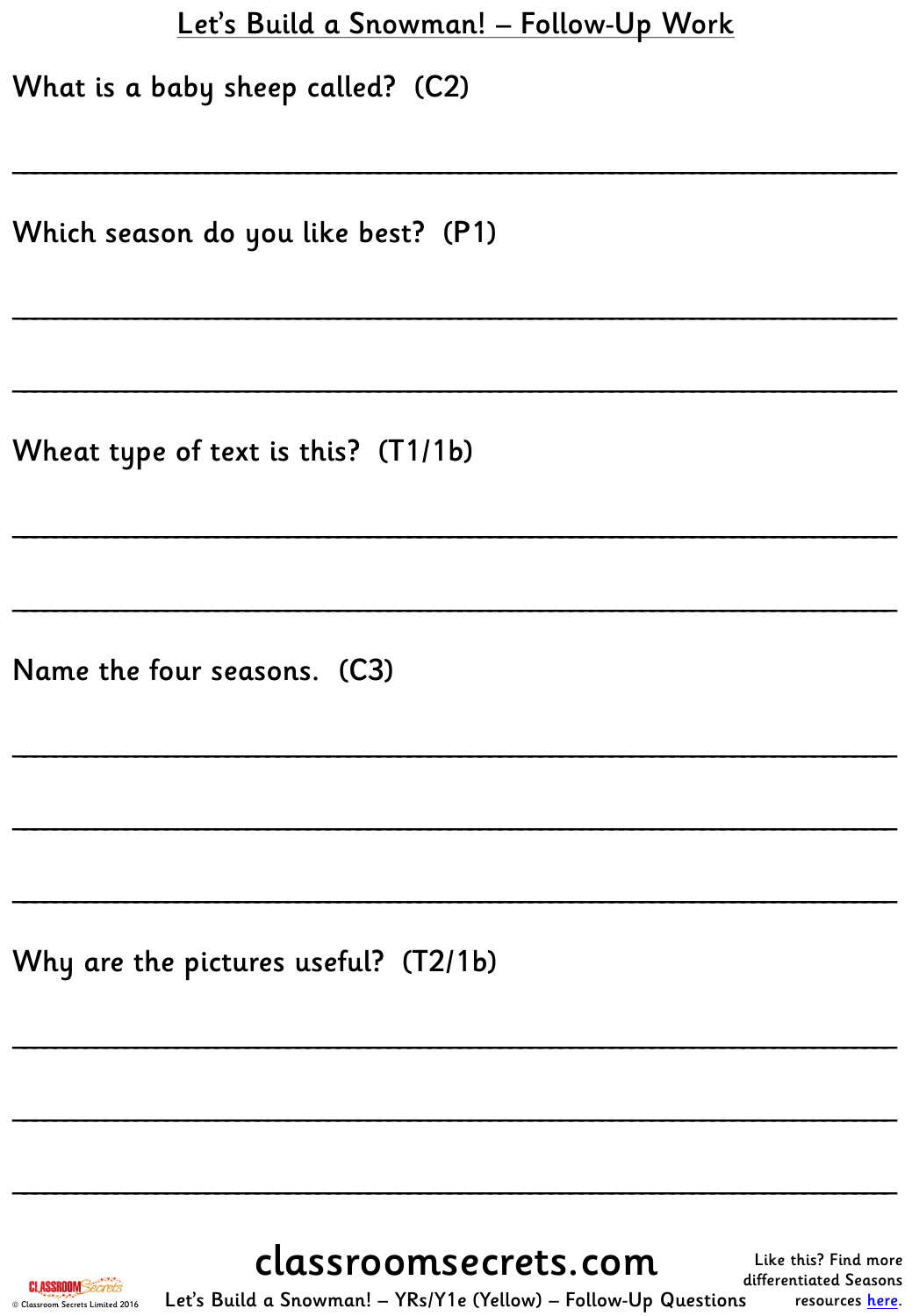| Which season are young animals born in? (C2) |  |  |  |
|----------------------------------------------|--|--|--|
|----------------------------------------------|--|--|--|

What happens in the summer? (C2/C3)

Who is the main character in this story? (T2/1b)

What did Lisa do at the beginning of the story? (C2)

Which season is Lisa's favourite? (C2)

Why was it her favourite season? (C2)

classroomsecrets.com

Like this? Find more differentiated Seasons resources here.

**CLASSROOMSect** Classroom Secrets Limited 2016

Let's Build a Snowman! - YRs/Y1e (Yellow) - Follow-Up Questions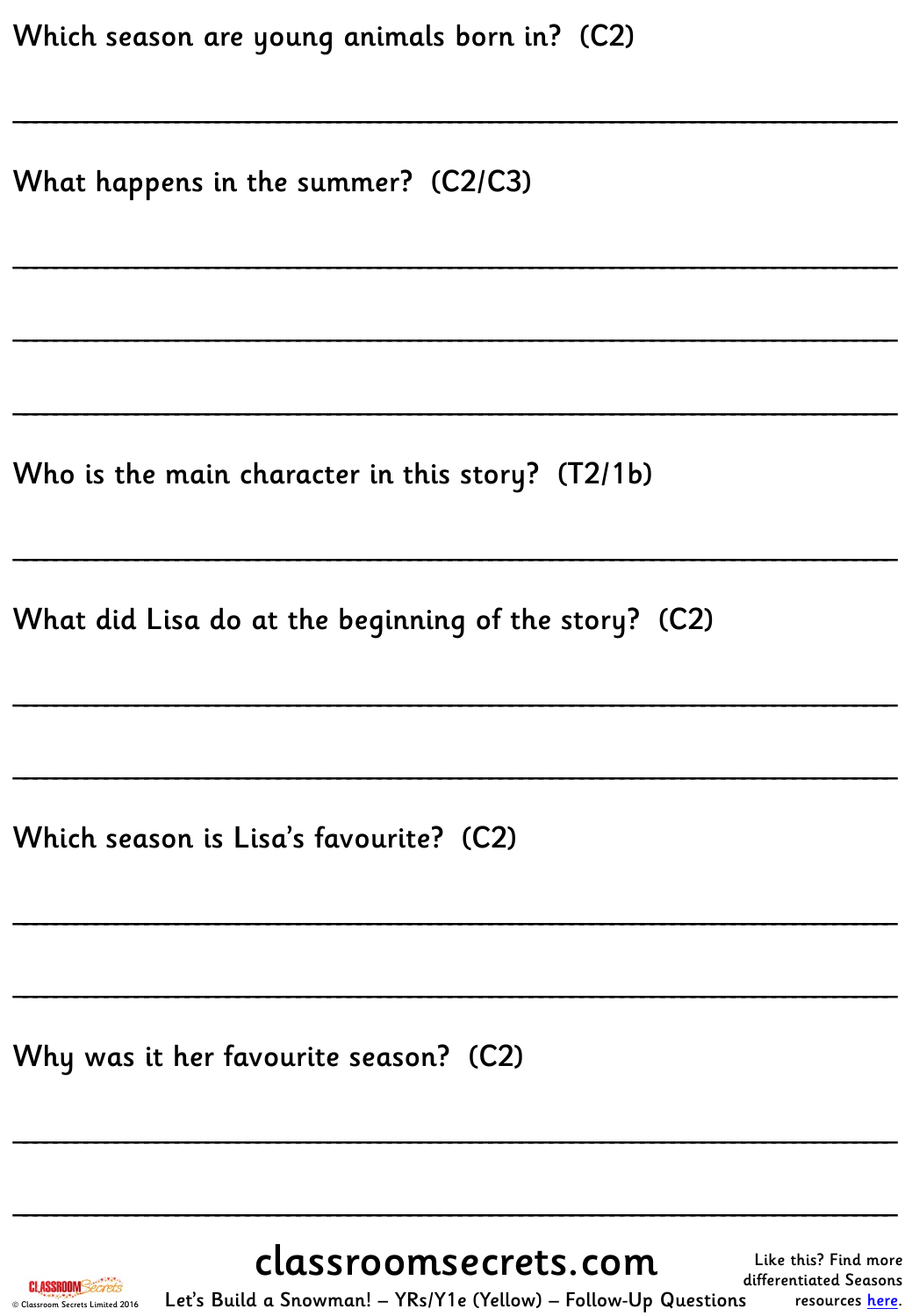Match the words to the pictures.

bike

winter

lamb







Write the meaning of these words.

| wellies ________________________    |  |  |
|-------------------------------------|--|--|
|                                     |  |  |
|                                     |  |  |
| dreamt ____________________________ |  |  |
|                                     |  |  |
|                                     |  |  |
| wished _________________            |  |  |
|                                     |  |  |

**CLASSROOMSect** © Classroom Secrets Limited 2016 classroomsecrets.com

 $\overline{\phantom{a}}$  , and the contract of the contract of the contract of the contract of the contract of the contract of the contract of the contract of the contract of the contract of the contract of the contract of the contrac

Like this? Find more differentiated Seasons resources [here](http://www.classroomsecrets.com/tag/seasons).

Let's Build a Snowman! – YRs/Y1e (Yellow) – Vocab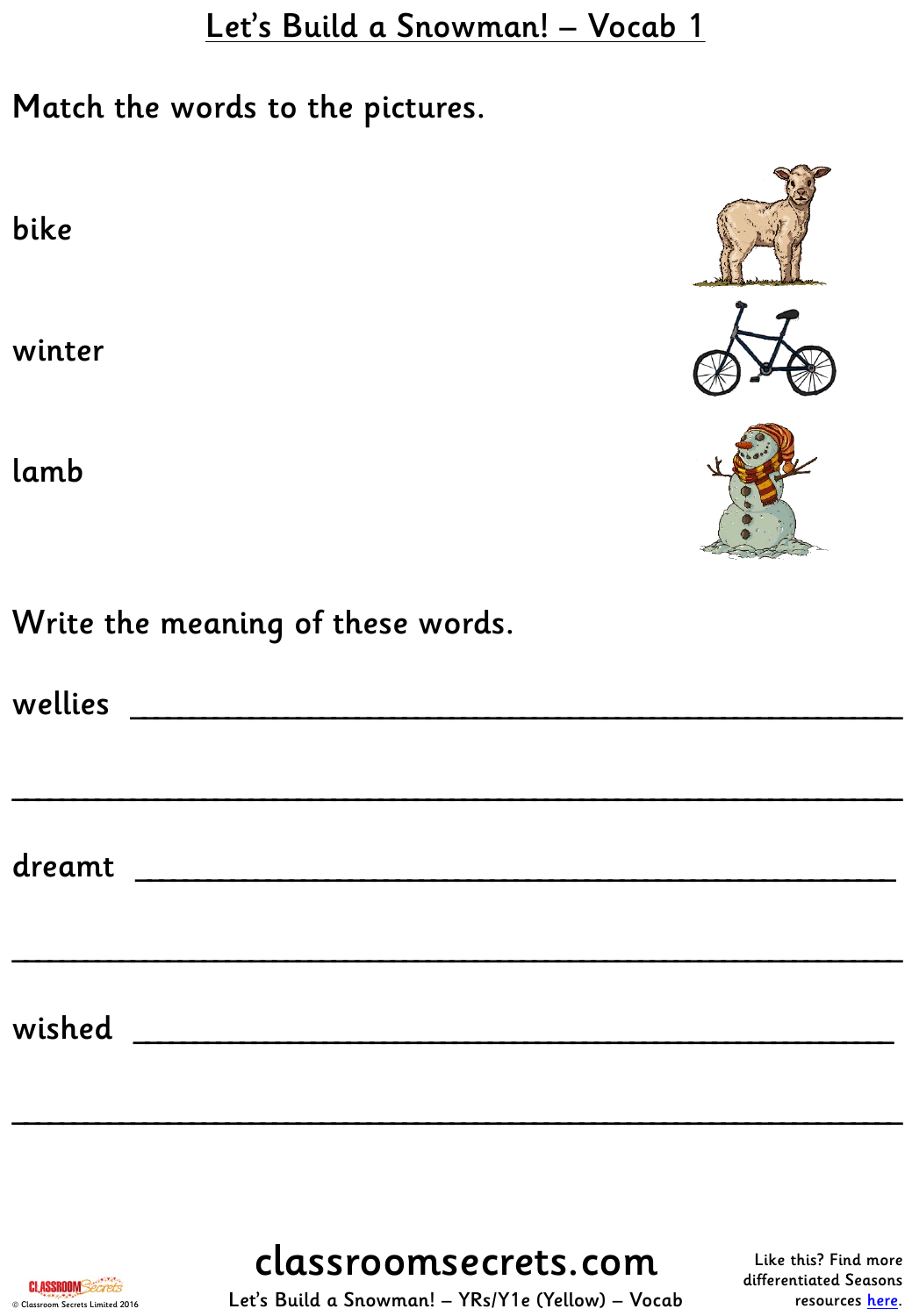#### List the months in the correct order.

| August  | September |       | January | March    |      |
|---------|-----------|-------|---------|----------|------|
|         | February  | April |         | December | June |
| October | July      |       | May     | November |      |



Like this? Find more differentiated Seasons resources [here](http://www.classroomsecrets.com/tag/seasons).

**CLASSROOM**Secrets Let's Build a Snowman! – YRs/Y1e (Yellow) – Vocab © Classroom Secrets Limited 2016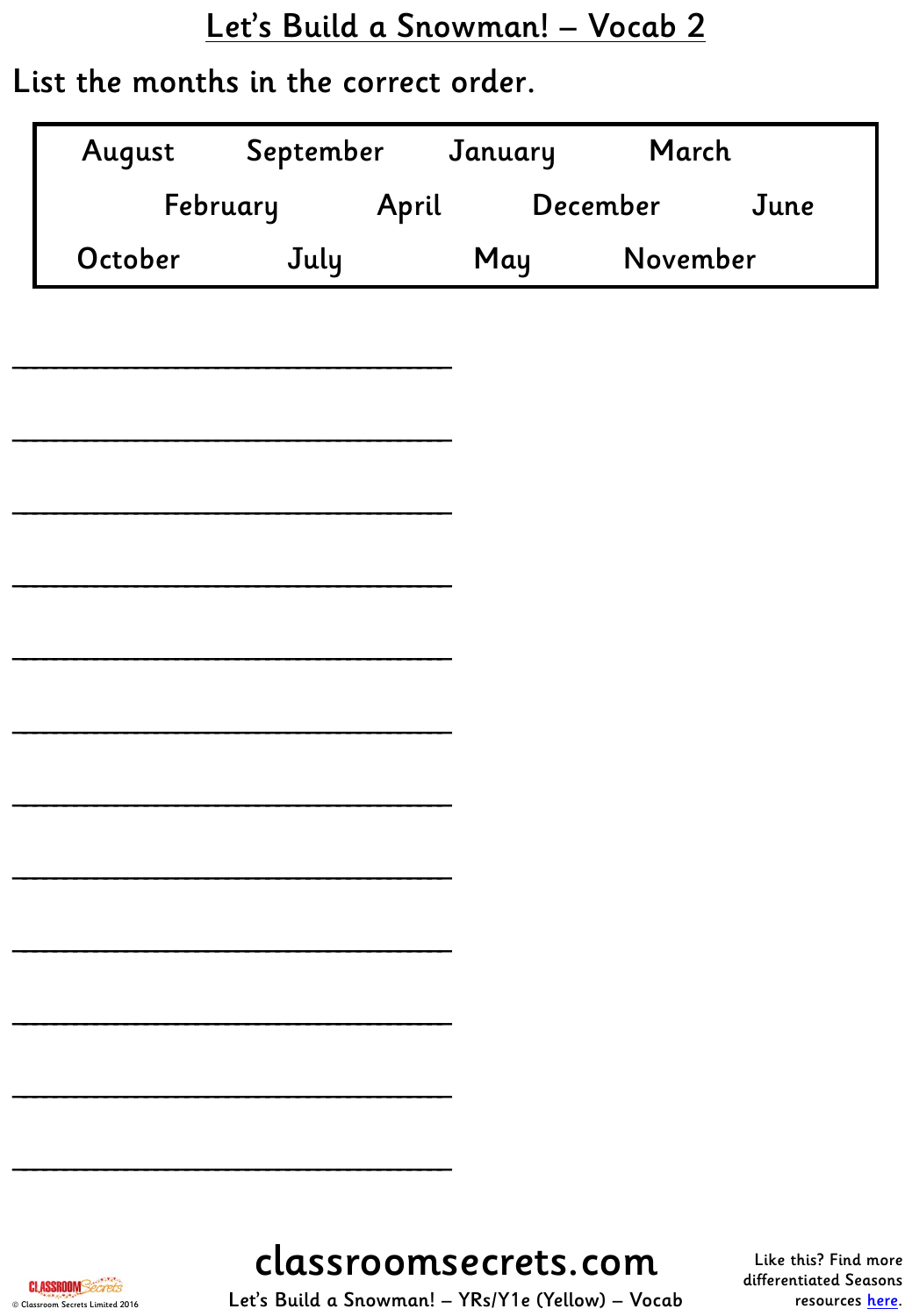# Can you write about the four seasons and include the vocabulary words?

| wellies   | dreamt |      | enjoyed | different |
|-----------|--------|------|---------|-----------|
| favourite |        | bike | wished  |           |
| autumn    | spring |      | summer  | winter    |

classroomsecrets.com

Like this? Find more differentiated Seasons resources here.

Let's Build a Snowman! - YRs/Y1e (Yellow) - SPAG

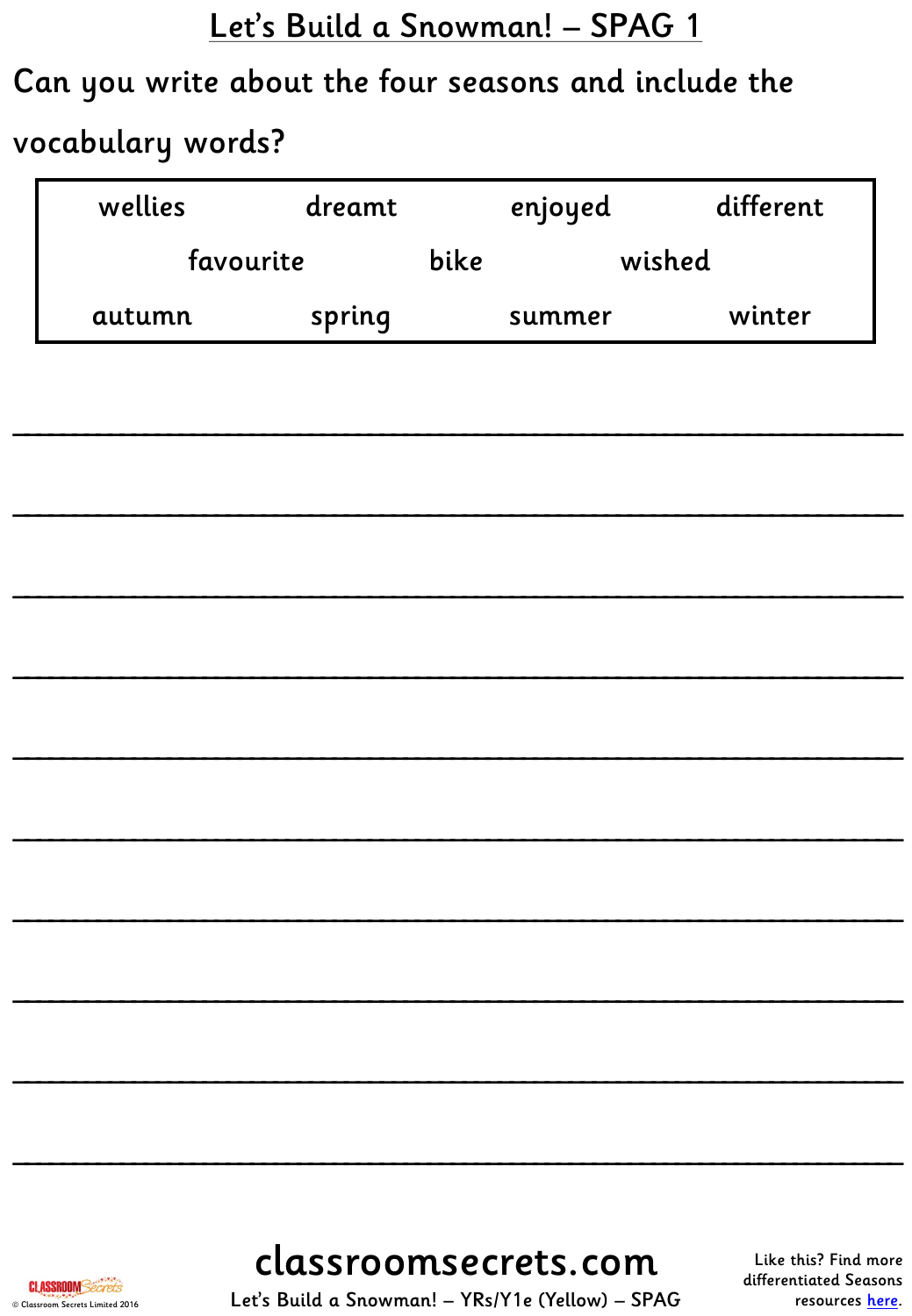# Circle the words which should have a capital letter.

august

begin

chicks january

march

sun lambs

flowers

december chicks

february

**CLASSROOM**Secrets © Classroom Secrets Limited 2016

classroomsecrets.com Let's Build a Snowman! – YRs/Y1e (Yellow) – SPAG

Like this? Find more differentiated Seasons resources [here](http://www.classroomsecrets.com/tag/seasons).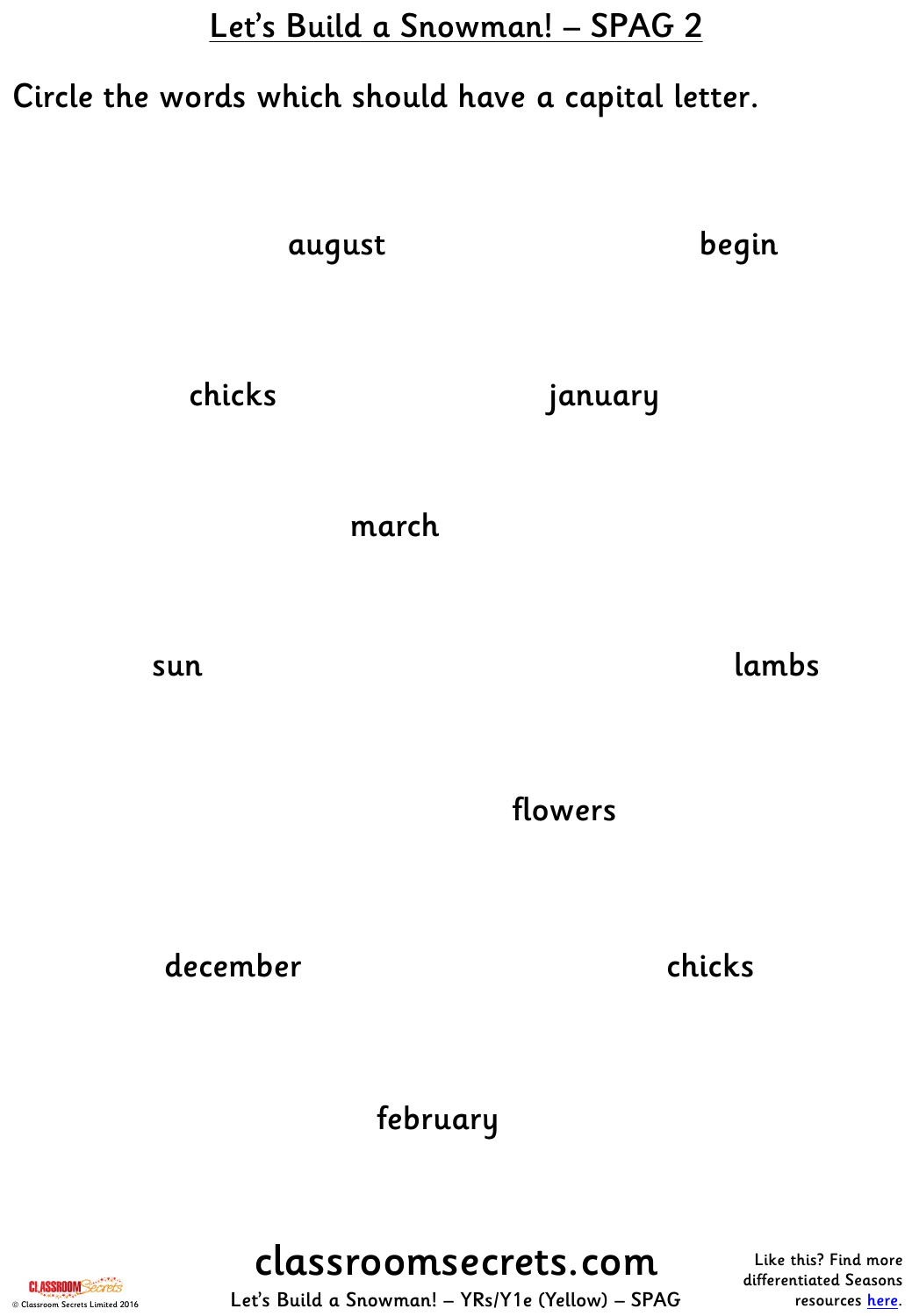### Choose the correct word from the box so that these

#### sentences make sense.

| winter                       | summer                        | spring | December               |  |
|------------------------------|-------------------------------|--------|------------------------|--|
|                              | In<br>Christmas tree up.      |        | people usually put the |  |
|                              | In<br>grow.                   |        | the flowers start to   |  |
|                              | The children build snowmen in |        |                        |  |
| 5575<br>$\sqrt{\frac{1}{1}}$ | The sun shines in             |        |                        |  |

**CLASSROOM**Secrets © Classroom Secrets Limited 2016 classroomsecrets.com

Like this? Find more differentiated Seasons resources [here](http://www.classroomsecrets.com/tag/seasons).

Let's Build a Snowman! – YRs/Y1e (Yellow) – SPAG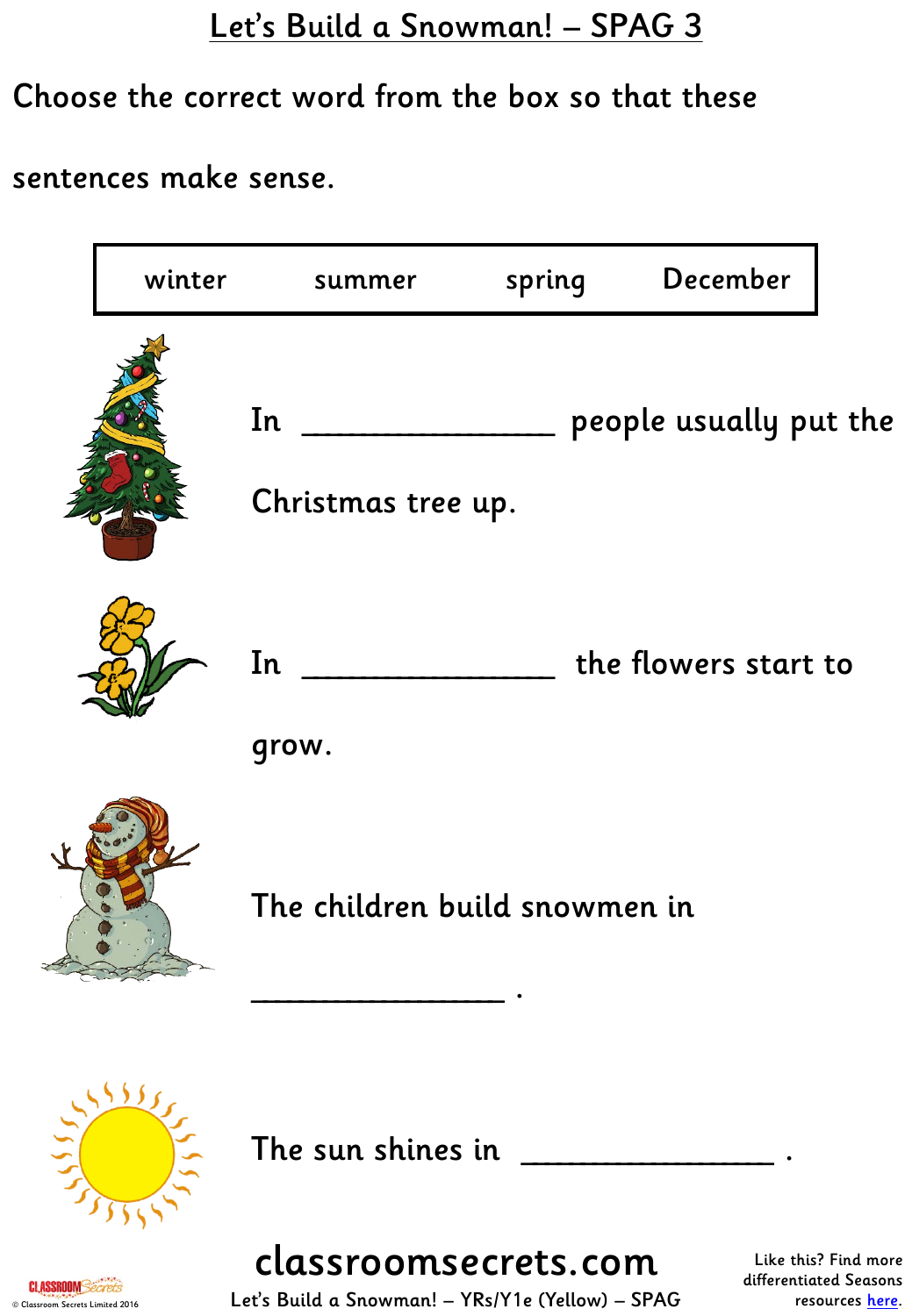Let's Build a Snowman! – Teacher Questions

What is a baby sheep called? (C3) A lamb

Which season do you like the best? (P1) Personal Response.

What type of text is this? (T1/1b) A fiction text; a narrative

Name the four seasons. (C3) Autumn, winter, spring and summer

Why are the pictures useful? (T2/1b) They show us what the seasons look like.

Which season are young animals born in? (C2) Spring

What happens in summer? (C2/C3) In summer it is usually warm and the tress have full green leaves. It is lighter during the day for longer too.

Who is the main character in this story? (T2/1b) Lisa

What did Lisa do at the beginning of the story? (C2) She looked out of her window and saw the snow.

Which season is Lisa's favourite? (C2) Summer

Why was it her favourite season? (C2) She loved to play outside on her bike.

classroomsecrets.com

Like this? Find more differentiated Seasons resources [here](http://www.classroomsecrets.com/tag/seasons).

**CLASSROOM**Secrets © Classroom Secrets Limited 2016

Let's Build a Snowman! – YRs/Y1e (Yellow) – Teacher Questions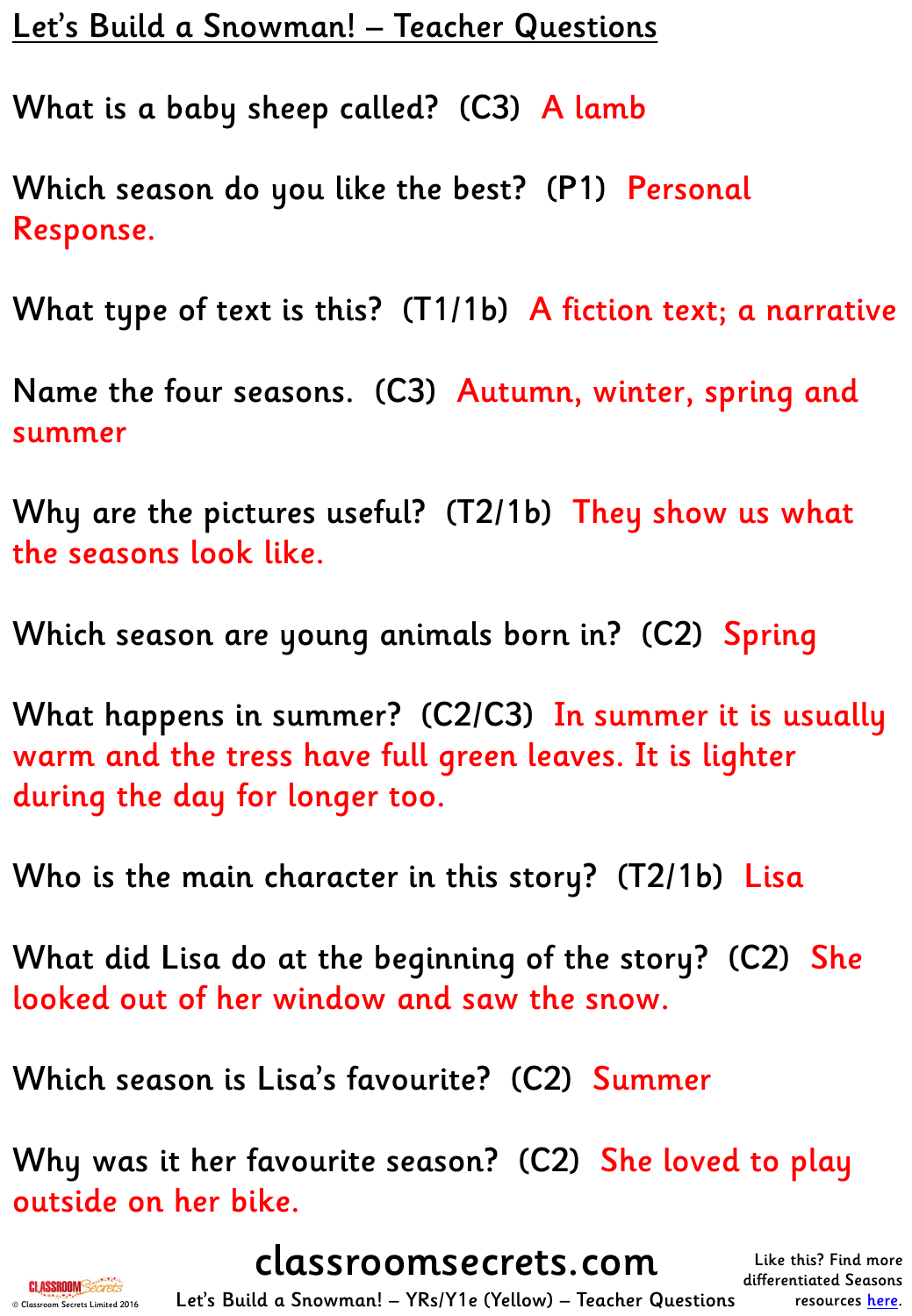Match the words to the pictures.



Write the meaning of these words.

- wellies a pair of plastic boot
- dreamt imagine something whilst asleep
- wished want something

classroomsecrets.com

Like this? Find more differentiated Seasons resources [here](http://www.classroomsecrets.com/tag/seasons).



Let's Build a Snowman! – YRs/Y1e (Yellow) – Vocab ANSWERS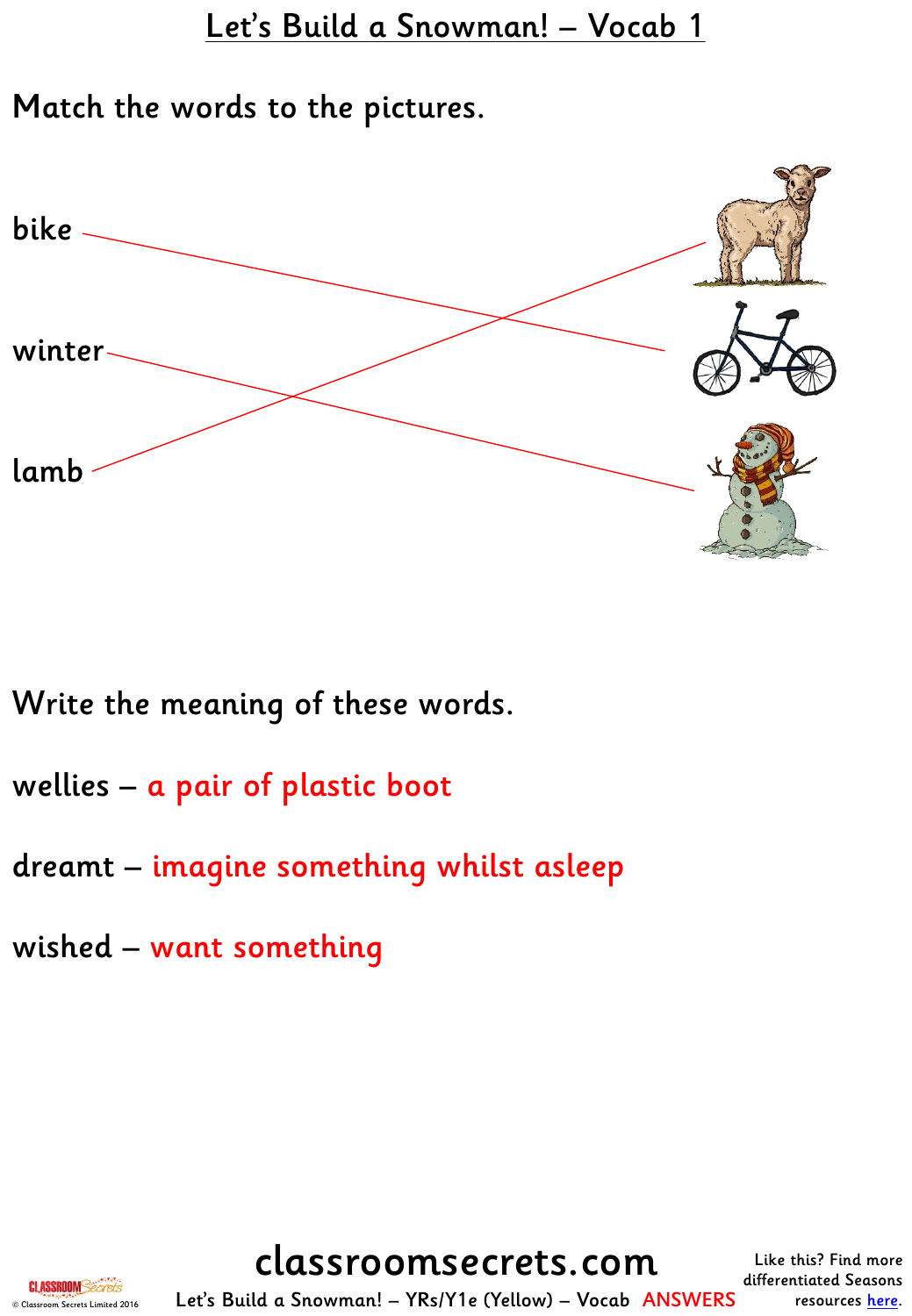#### List the months in the correct order.

| August    | September January |       |          | March    |      |
|-----------|-------------------|-------|----------|----------|------|
|           | February          | April | December |          | June |
| October   | July              |       | May      | November |      |
| January   |                   |       |          |          |      |
| February  |                   |       |          |          |      |
| March     |                   |       |          |          |      |
| April     |                   |       |          |          |      |
| May       |                   |       |          |          |      |
| June      |                   |       |          |          |      |
| July      |                   |       |          |          |      |
| August    |                   |       |          |          |      |
| September |                   |       |          |          |      |
| October   |                   |       |          |          |      |
| November  |                   |       |          |          |      |
|           |                   |       |          |          |      |

December

**CLASSROOM**Secrets © Classroom Secrets Limited 2016 classroomsecrets.com

Like this? Find more differentiated Seasons resources [here](http://www.classroomsecrets.com/tag/seasons).

Let's Build a Snowman! – YRs/Y1e (Yellow) – Vocab ANSWERS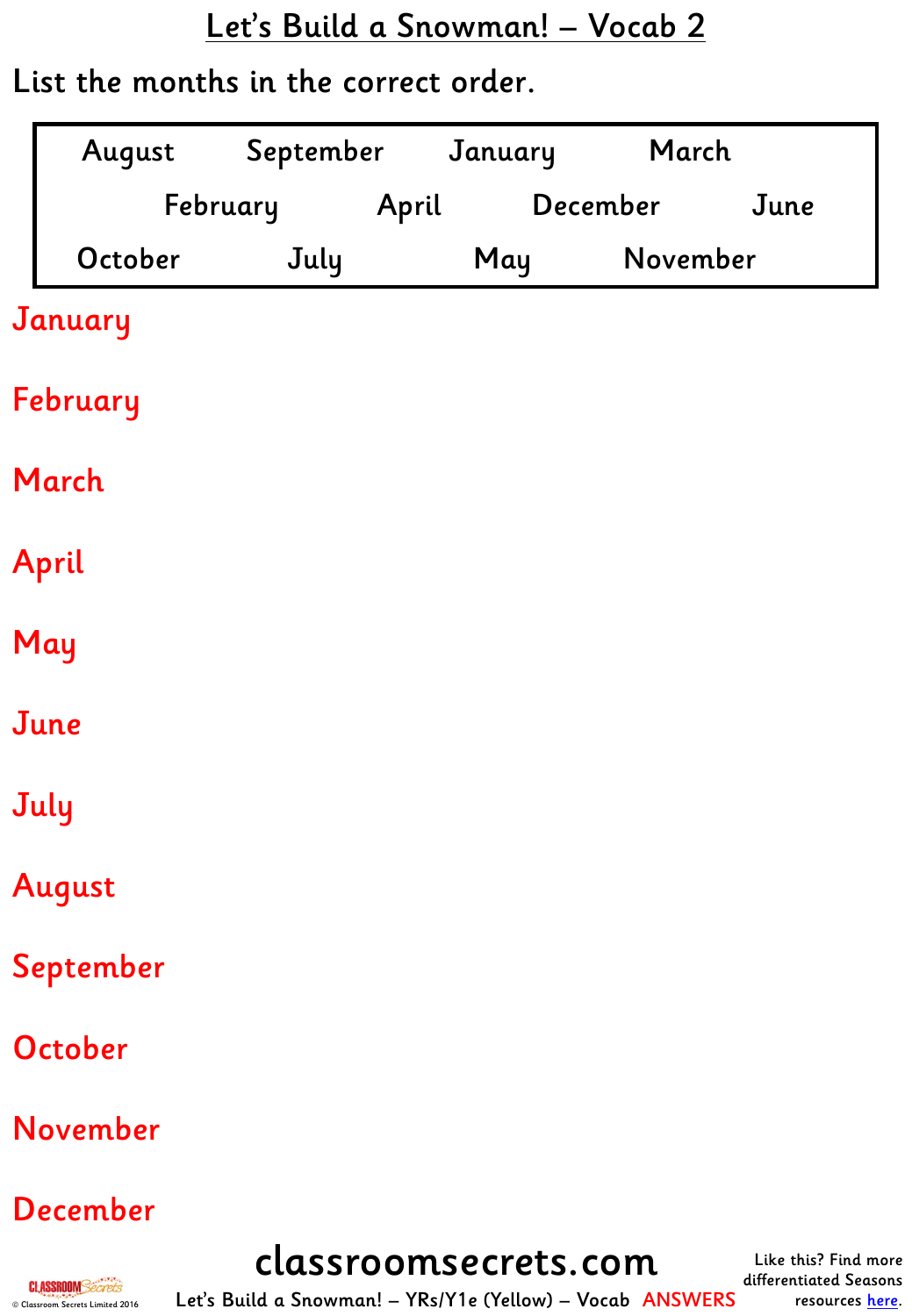### Circle the words which should have a capital letter.

August

begin

chicks January

March

sun lambs

flowers

December chicks

### February

**CLASSROOM**Secrets © Classroom Secrets Limited 2016

classroomsecrets.com Let's Build a Snowman! – YRs/Y1e (Yellow) – SPAG ANSWERS

Like this? Find more differentiated Seasons resources [here](http://www.classroomsecrets.com/tag/seasons).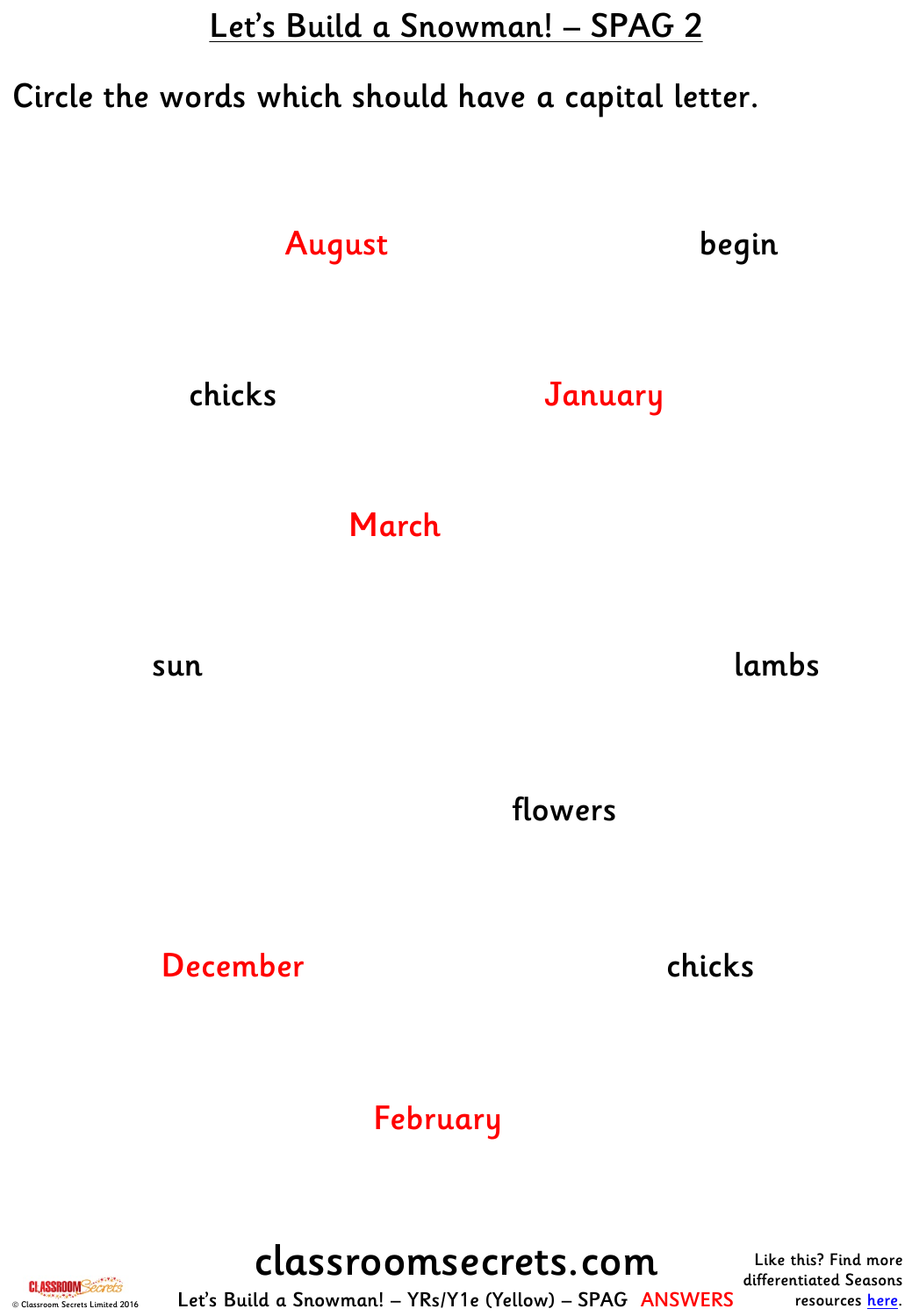#### Choose the correct word from the box so that these

#### sentences make sense.

| winter | summer                                                   | spring | December |  |
|--------|----------------------------------------------------------|--------|----------|--|
|        | In winter people usually put their Christmas<br>tree up. |        |          |  |
|        | In spring the flowers start to grow.                     |        |          |  |
|        | The children build snowmen in winter.                    |        |          |  |
| 5555   | The sun shines in summer.                                |        |          |  |



classroomsecrets.com

Like this? Find more differentiated Seasons resources [here](http://www.classroomsecrets.com/tag/seasons).

**CLASSROOM**Secrets © Classroom Secrets Limited 2016

Let's Build a Snowman! – YRs/Y1e (Yellow) – SPAG ANSWERS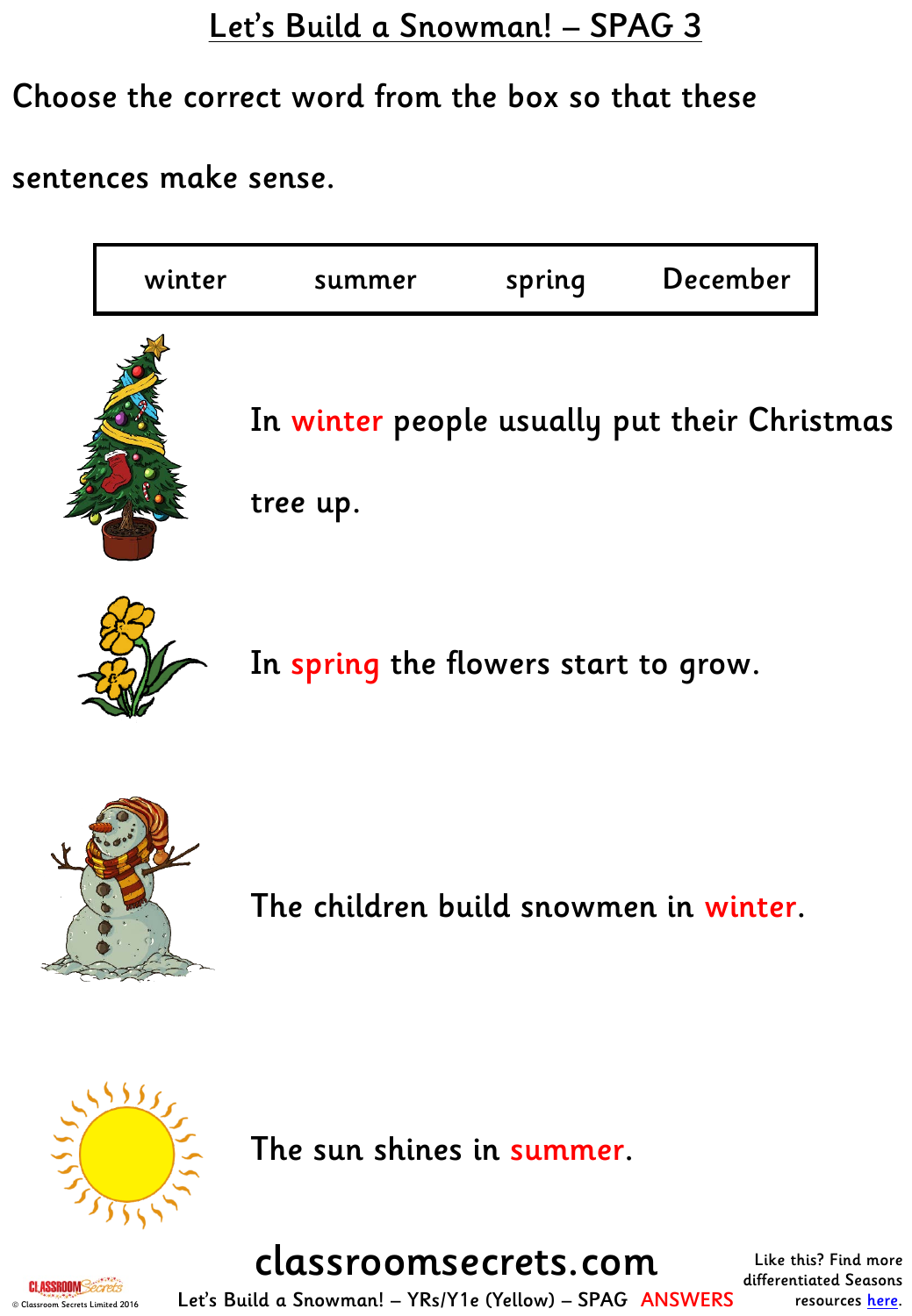#### Comprehension

- Year 1/2 C1/1a Discussing word meanings, linking new meanings to known vocabulary C2 Answer simple, information retrieval questions about texts\*
	- C3 Drawing on what they already know from background information and vocabulary provided by the teacher
	- C4 Discussing and expressing views about a wide range of texts
	- C5/1c Discussing the sequence of events in texts and how items of information are related

#### Year 3/4 C1/2a Explaining the meaning of words in context

- C4 Discussing and expressing views about a wide range of texts
- C6/2b Retrieve and record information from fiction and non-fiction
- C7 Identifying how language, structure and presentation contribute to meaning
- Year 5/6 C1/2a Exploring the meaning of words in context
	- C4 Discussing and expressing views about a wide range of texts
	- C6/2b Retrieve, record and present information from fiction and non-fiction
	- C7 Identifying how language, structure and presentation contribute to meaning
	- C8/2h Making comparisons within and across texts
	- C9 Distinguish between statements of fact and opinion

#### Predictions and Making Inferences

| <b>Year 1/2</b> | P <sub>1</sub> | Link the text to their own experiences                                          |
|-----------------|----------------|---------------------------------------------------------------------------------|
|                 | P2/1e          | Predicting what might happen on the basis of what has been read so far          |
|                 | P3/1d          | Making inferences on the basis of what is being said and done                   |
|                 | P4             | Answering and asking questions                                                  |
| Year 3/4        | P2/2e          | Predicting what might happen from details stated and implied                    |
|                 | P4             | Asking questions to improve their understanding                                 |
|                 | P5/2d          | Drawing inferences such as inferring characters' feelings, thoughts and motives |
|                 |                | from their actions, and justifying inferences with evidence                     |
| <b>Year 5/6</b> | P2/2e          | Predicting what might happen from details stated and implied                    |
|                 | P4             | Asking questions to improve their understanding                                 |
|                 | P5/2d          | Drawing inferences such as inferring characters' feelings, thoughts and motives |
|                 |                | from their actions, and justifying inferences with evidence                     |

#### Language for Effect

| <b>Year 1/2</b> | L1             | Recognising and joining in with predictable phrases                                                                                                             |
|-----------------|----------------|-----------------------------------------------------------------------------------------------------------------------------------------------------------------|
|                 | L <sub>2</sub> | Learning to appreciate rhymes and poems, and to recite some by heart with                                                                                       |
|                 |                | appropriate intonation to make the meaning clear                                                                                                                |
| <b>Year 3/4</b> | L3             | Using dictionaries to check the meaning of words they have read                                                                                                 |
|                 | L4             | Preparing poems and play scripts to read aloud and to perform, showing                                                                                          |
|                 |                | understanding through intonation, tone, volume and action                                                                                                       |
| <b>Year 5/6</b> | L2             | Learning a wider range of poetry by heart                                                                                                                       |
|                 | L4             | Preparing poems and play scripts to read aloud and to perform, showing                                                                                          |
|                 |                | understanding through intonation, tone, volume and action so that the meaning                                                                                   |
|                 |                | is clear to an audience                                                                                                                                         |
|                 | L5/2q          | Discuss and evaluate the authors' use of language, including figurative language,<br>including the impact on the reader and how meaning is enhanced through the |
|                 |                | author's choice of words and phrases                                                                                                                            |
|                 |                | L6/2f Leopatifu and explain how content is related and contributes to meaning as a                                                                              |

L6/2f Identify and explain how content is related and contributes to meaning as a whole